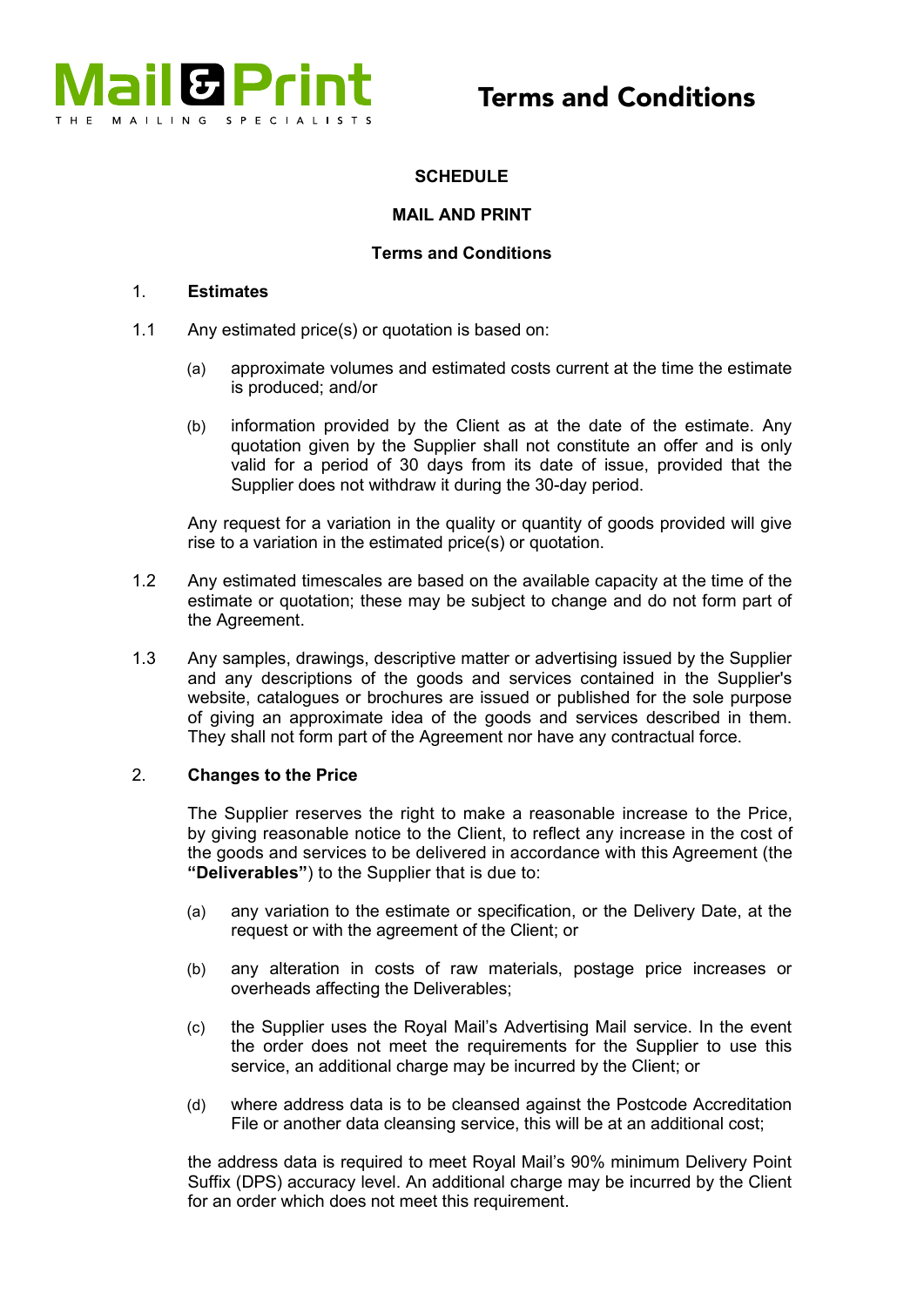## 3. Client's Obligations

- 3.1 The Client is responsible for ensuring that the materials supplied by it or on its behalf in respect of the Order Form (the "Client Materials"):
	- (a) conform to specifications in the Order Form and comply with any couriers' requirements:
	- (b) are supplied punctually;
	- (c) are accompanied by a delivery advice note stating the quantity and description of the Client Materials supplied;
	- (d) are packed and supplied in such a way as to withstand normal storage and handling within a warehouse and packing environment; and
	- (e) are sufficient to enable the Supplier to deliver the quantity of goods specified in the Order Form, allowing for normal wastage and spoilage (normally 4%).
- 3.2 All Client Materials supplied by or on behalf of the Client are at the Client's risk whilst on the Supplier's premises or whilst in transit to the Supplier's premises and the Client is responsible for arranging adequate insurance cover for the Client Materials.
- 3.3 The Client must supply Client Materials to the Supplier of at least 4% of the total Deliverables to be delivered pursuant to this Agreement, in order to account for wastage arising from set-up and spoilage. It is the sole responsibility of the Client to ensure the required amount of Client Materials, to fulfil the order, has been provided to the Supplier. In the event insufficient Client Materials are supplied by the Client to complete the order in one process by the Delivery Date, a surcharge of the actual costs incurred by the Supplier for stopping and restarting the process may be made and any Delivery Date may be delayed for which the Supplier accepts no liability.
- 3.4 The Client must ensure that any computer data supplied to the Supplier is fit for purpose and capable of being read and processed and does not contain computer viruses. In the event of the computer data being corrupt, the Supplier will require the Client to supply clean data at the Client's expense.
- 3.5 The Client must ensure that all data supplied to the Supplier is unambiguous with regard to its format.
- 3.6 Client data is accepted subject to the compatibility of the database, data is disposed of at the conclusion of the contract pursuant to the guidelines laid down in Data Protection Legislation unless data storage arrangements have been agreed, such arrangements are chargeable.
- 3.7 The Supplier will only store Personal Data and other information in order to comply with its obligations under this Agreement.
- 3.8 All stationery supplied as Client Materials for laser personalisation should be of laser guaranteed quality. The Supplier will not accept any responsibility for any stationery supplied by the Client that will not run through laser machines. If the Client is unsure of a materials suitability to run through laser machines, the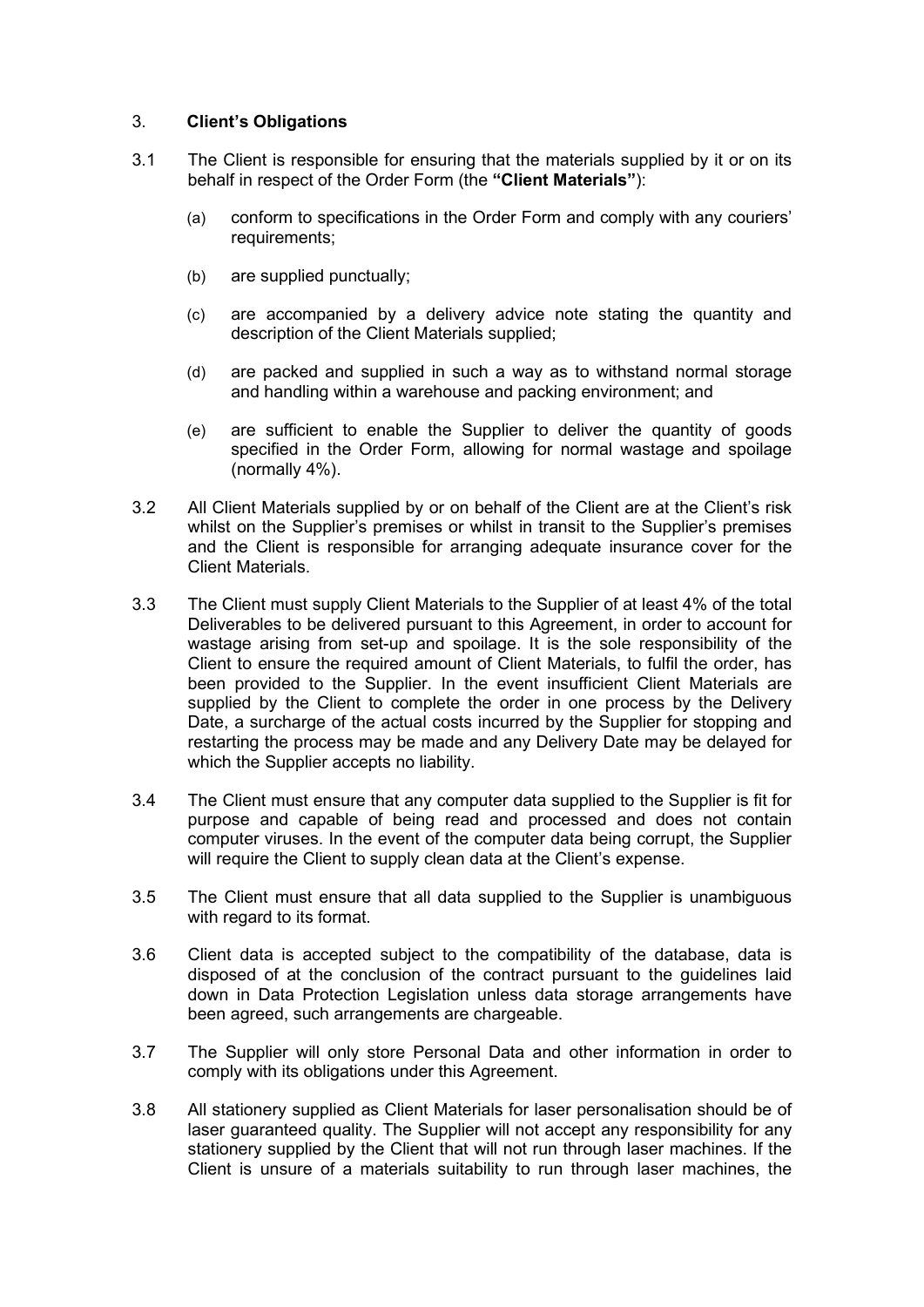Supplier suggest that printed test stock (a minimum of 20 sheets) should be supplied at the Client's cost.

- 3.9 Mailing lists may be ordered by the Supplier on behalf of and as agent for the Client. The Supplier shall not incur any liability in respect of the provision or contents of such lists and the Client is responsible for the suitability of a particular list for its purposes.
- 3.10 Mailing lists are supplied for one off use on a rental basis and must not be copied or re-mailed without the express permission of the principals of the list. All lists supplied by the Supplier are directly governed by the rules stipulated under the Data Protection Legislation and Mail Preference Service. The copyright will remain with the Supplier or its supplier.
- 3.11 The Client shall provide the Supplier with a true copy of all advertising material or other material intended to be enclosed with any Deliverables.
- 3.12 The Client shall ensure that all information or Client Materials complies with all applicable statutory requirements and with the codes of practice of the appropriate supervisory bodies including, but not limited to, the British Codes of Advertising and Sales Promotion and the Direct Marketing Association's Code of Practice.
- 3.13 The Supplier reserves the right to reject any Client Materials which in its opinion is or may be of an illegal, obscene or offensive nature. The Client indemnifies the Supplier against all actions, claims and proceedings which arise due to requirements or specification involve or are alleged to involve defamation, obscenity, infringement of any copyright, propriety or other rights of any third party or any illegality of any kind whatsoever.

## 4. Storage of Client Materials

- 4.1 The Client may deliver the Client Materials to the Supplier's premises at any time within the week prior to the delivery date specified in the Order Form ("Delivery Date").
- 4.2 The Supplier will record the number of boxes or pallets of Client Materials delivered by or on behalf of the Client against any delivery note and sign for the materials "unchecked". The Supplier will not accept any liability whatsoever for any shortfall in the Client Materials nor for any loss arising from any errors or omission in the Client Materials supplied.
- 4.3 Subject to the remaining provisions of this clause 4, the Supplier shall not charge any fee for the storage of the Client Materials.
- 4.4 A separate storage fee will be payable by the Client if:
	- (a) the Client Materials require storage space in excess of 2.4m3, whether before or after the Delivery Date; and/or
	- (b) after one week/month following the Delivery Date, any excess Client Materials have not been either despatched (at a cost in addition to the Price) or collected by the Client.

The storage fee will be payable in advance for the following three months.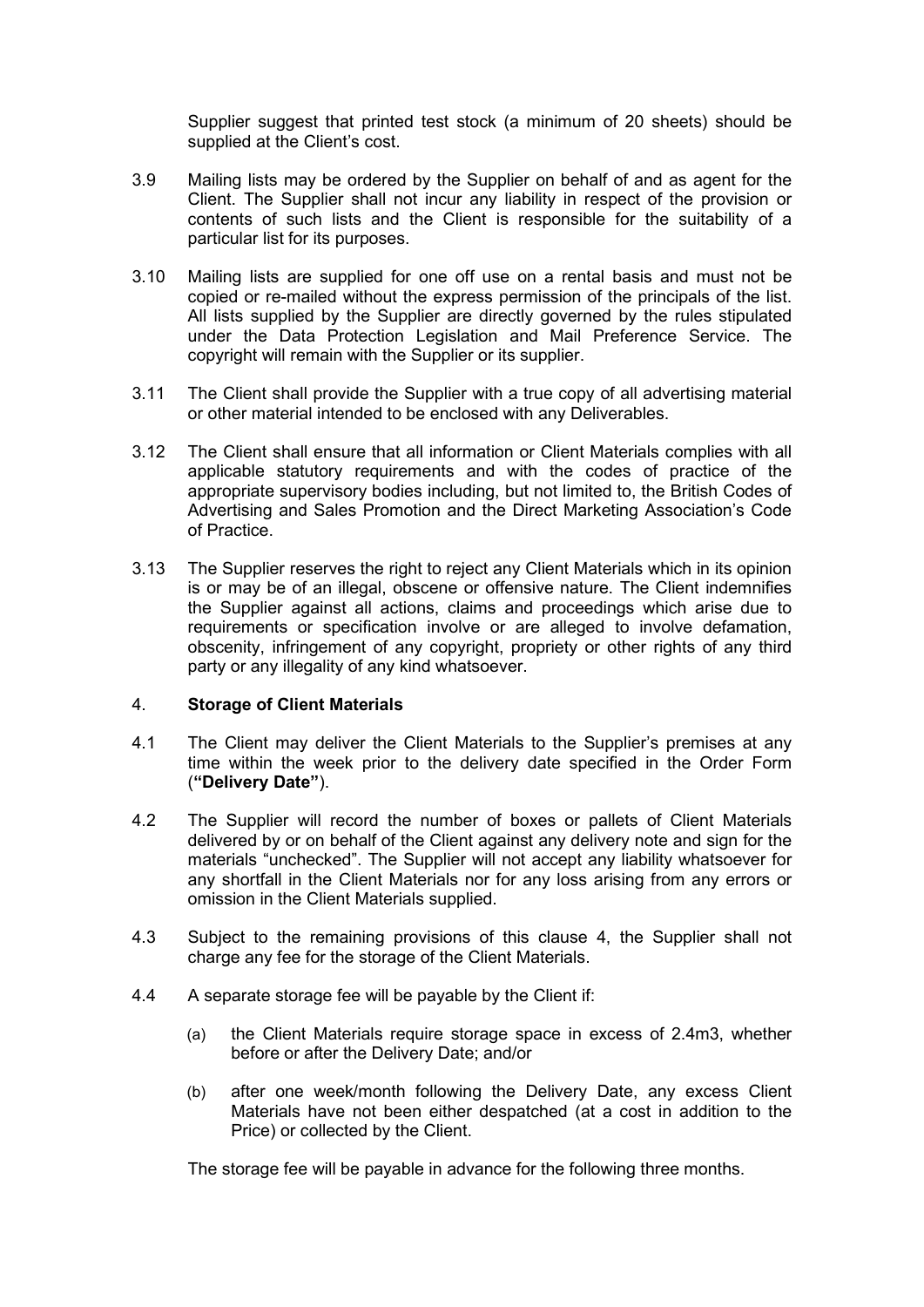- the Supplier's pallet rate from time to time. 4.5 Pallets or parts of pallets used to contain the Client Materials will be charged at
- 4.6 The Supplier shall be entitled to exercise a lien over the Client Materials in circumstances where any invoice in respect of an order to which the Client Materials relate remains unpaid after it has fallen due for payment.
- 4.7 The Supplier reserves the right to destroy or dispose of any Client Materials left on the Supplier's premises more than 30 days after the Delivery Date and to charge the Client all costs reasonably associated with such destruction or clearing of the storage space. disposal including (without limitation) any costs relating to the cleaning or
- 4.8 The Client must declare whether any liquids or other materials comprised within the Client Materials are to be stored at the Supplier's premises and agrees that the Supplier may in its sole discretion decline to store such items.

# 5. Order and Delivery service for dispatch to this control party delivery service for dispatch to the the third party of  $\sim$

- time shall not be of the essence in respect of such date. 5.1 The Supplier will use all reasonable endeavours to meet the Delivery Date but
- 5.2 The Supplies does not accept responsibility for the goods or the Client Materials once they have accepted by the third party delivery service for dispatch to the reflect the actual quantity delivered and shall be amended by the Supplier. The Supplier of Supplier  $\mathcal{L}$ Client.
- Where a postponement of the Delivery Date is agreed between the parties, 5.3 Where a postponement of the Delivery Date is agreed between the parties,<br>goods, items or materials shall be held at the Client's risk from the date of postponement. Goods, items or materials may be stored free of charge on the premises of the Supplier for a period of 7 days during postponement. premises of the Supplier for a period of 7 days during postponement.<br>Thereafter, the Supplier reserves the right to charge a fee for storage of goods, items and materials. 5.3
- 5.4 Where collection and or delivery is carried out by the Supplier for the Client this will incur an extra charge. will incur an extra charge. 5.4

## 6. **Force Majeure Thereafter reserves the Supplier reserves the right to charge a fee for storage a fee for storage of goods, and good storage a fee for storage of goods, and good storage of goods, and good storage of go**

- 6.1 If a Force Majeure Event prevents the Supplier from meeting the Delivery Date (or any agreed postponed date for delivery) for more than two weeks, either (or any agreed postponed date for delivery) for more than two weeks, either<br>party shall, without limiting its other rights or remedies, have the right to terminate this Agreement immediately by giving written notice to the other party.
- 6.2 For the purposes of this clause, a "Force Majeure Event" means any event beyond the reasonable control of the Supplier.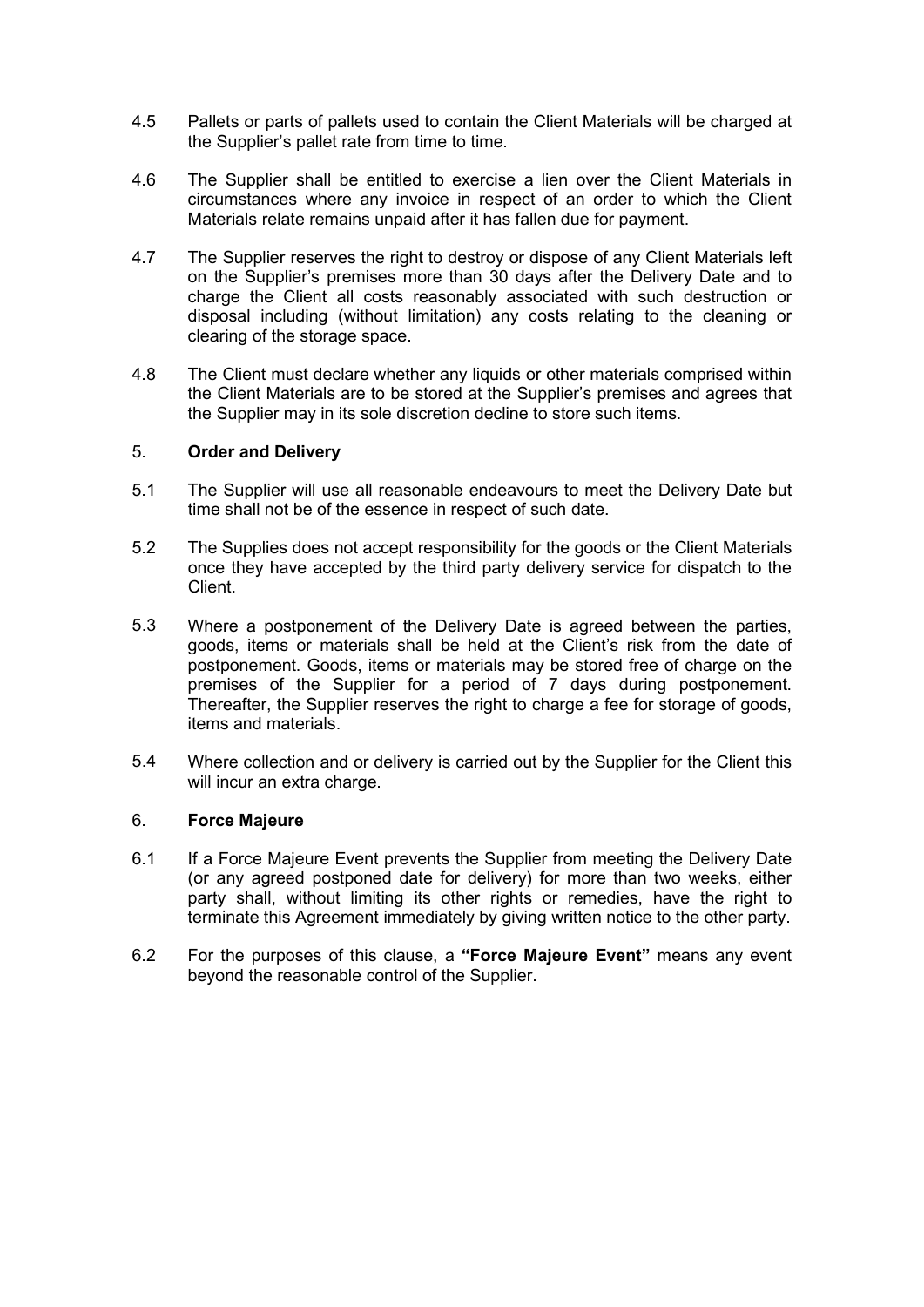# 7. Intellectual property rights

## Pre-Existing Materials

- 7.1 As between the Client and the Supplier, all Intellectual Property Rights and all other rights in the Pre-existing Materials shall be owned by the Supplier.
- 7.2 Subject to clause 7.3, the Supplier licenses all such rights to the Client free of charge and on a non-exclusive, worldwide basis to such extent as is necessary to enable the Client to make reasonable use of the Deliverables and the Services. If this Agreement is terminated under clause 12, this licence will automatically terminate.
- 7.3 The Client acknowledges that, where the Supplier does not own any of the Preexisting Materials, the Client's use of rights in Pre-existing Materials is conditional on the Supplier obtaining a written licence (or sub-licence) from the relevant licensor or licensors on such terms as will entitle the Supplier to license such rights to the Client.

## Client Materials

7.4 The Client shall indemnify the Supplier against all damages, losses and expenses arising as a result of any action or claim that any Client Materials or Input Materials infringe any Intellectual Property Rights owned by a third party ("Third Party Rights").

## **Deliverables**

- 7.5 On becoming aware that any material comprising Third Party Rights is used in Deliverables, the Supplier will promptly communicate this to the Client.
- 7.6 Unless otherwise agreed in writing, the Client will accept full responsibility for ensuring the proper use of any materials including Third Party Rights, including full payment of all associated costs.
- 7.7 The Supplier cannot and will not use materials including Third Party Rights unless it is entitled to do so.
- 7.8 If any Deliverables include any Client Materials, it is agreed that the Supplier shall have the right to use or allow use of such Client Materials for the purpose of fulfilling the Supplier's obligations under the Agreement. The Supplier shall not gain any rights over such Client Materials by virtue of such use but the Supplier shall be entitled to use the Client Materials both during and after the production and supply of the Deliverables to promote and advertise its own work.
- 7.9 Subject to clauses 7.5 to 7.8 and to payment in full of the Price to the Supplier by the Client, the Supplier will assign to the Client with full title guarantee to all the present and future Intellectual Property Rights in the Deliverables.
- 7.10 The Client shall indemnify and hold harmless the Supplier and the Supplier's agents and employees from any liability, cost, loss, damages award, sum payable by way of settlement or other expense of any kind (including reasonable legal fees) arising from any claim, demand or action alleging that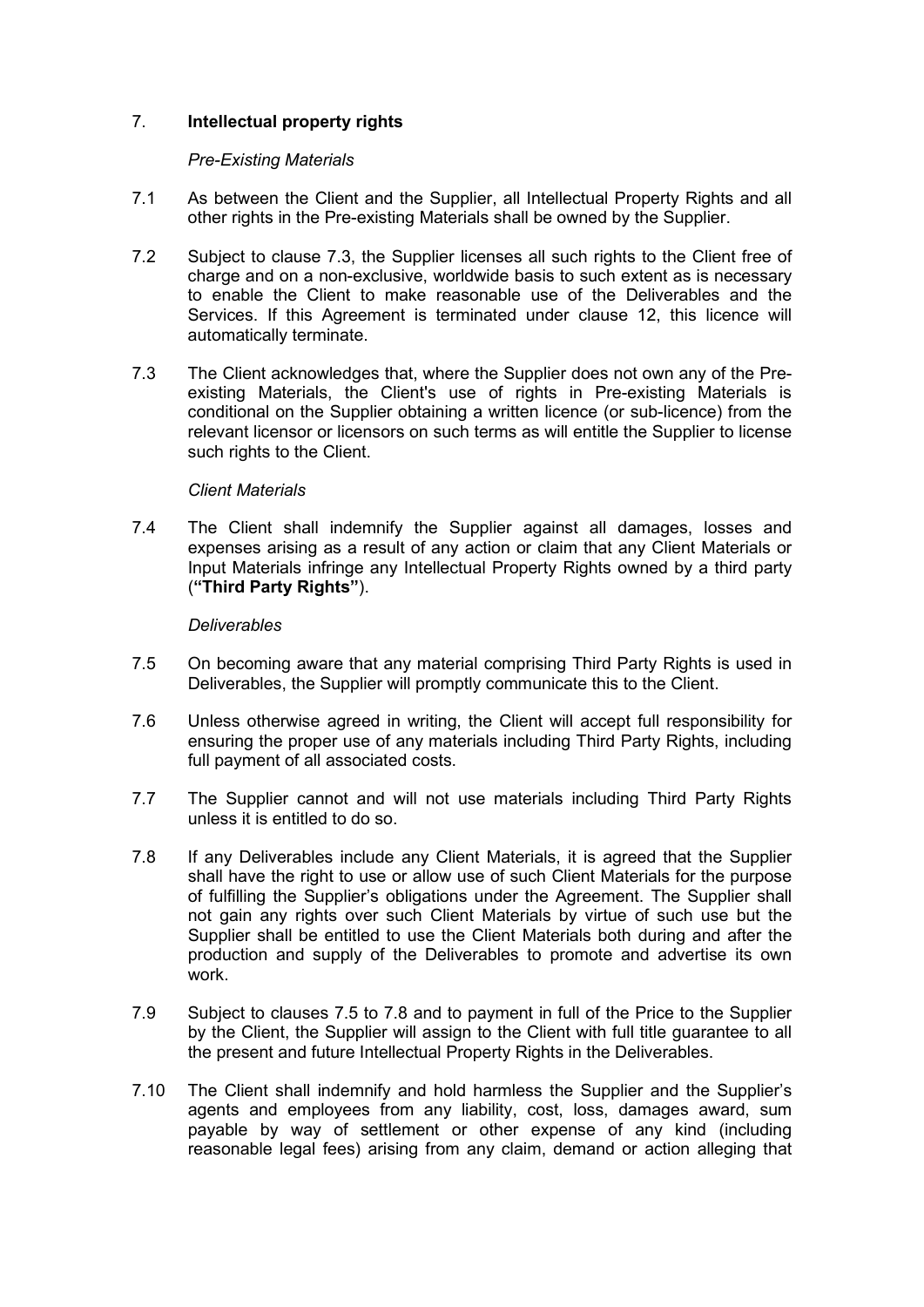any Input Materials, Client Materials or Deliverables infringe any Third Party Rights or are contrary to any law, code or regulation in any country.

- 7.11 It shall be the Client's responsibility to ensure that all domain names used in connection with the Deliverables are wherever practicable properly registered and do not infringe any Third Party Rights.
- 7.12 For the purposes of this clause 7:
	- (a) "Pre-existing Materials" means all documents, information and materials provided by the Supplier relating to the services to be provided under this Agreement which existed prior to the commencement of this Agreement, including any pre-existing materials specified in the Order Form;
	- (b) "Input Material" means all documents, information and materials provided by the Client relating to the Services, including computer programs, data, reports and specifications; and
	- (c) "Intellectual Property Rights" means patents, utility models, rights to inventions, copyright and neighbouring and related rights, moral rights. trade marks and service marks, business names and domain names, rights in get-up and trade dress, goodwill and the right to sue for passing off or unfair competition, rights in designs, rights in computer software, database rights, rights to use, and protect the confidentiality of, confidential information (including know-how and trade secrets) and all other intellectual property rights, in each case whether registered or unregistered and including all applications and rights to apply for and be granted, renewals or extensions of, and rights to claim priority from, such rights and all similar or equivalent rights or forms of protection which subsist or will subsist now or in the future in any part of the world.

## 8. Data Protection

- 8.1 Both parties will comply with all applicable requirements of the Data Protection Legislation. This clause 8 is in addition to, and does not relieve, remove or replace, a party's obligations under the Data Protection Legislation. In this clause 8.
- 8.2 The parties acknowledge that for the purposes of the Data Protection Legislation, the Client shall be the Data Controller and the Supplier shall be the Data Processor (where Data Controller and Data Processor have the meanings as defined in the Data Protection Legislation).
- 8.3 Without prejudice to the generality of clause 8.1, the Client shall ensure that it has all necessary appropriate consents and notices in place to enable lawful transfer of the Personal Data to the Supplier for the duration and purposes of the Agreement.
- 8.4 Without prejudice to the generality of clause 8.1, the Supplier shall, in relation to any Personal Data processed in connection with the performance by the Supplier of its obligations under this agreement:
	- (a) process that Personal Data only on the written instructions of the Client unless the Supplier is required by Applicable Laws to otherwise process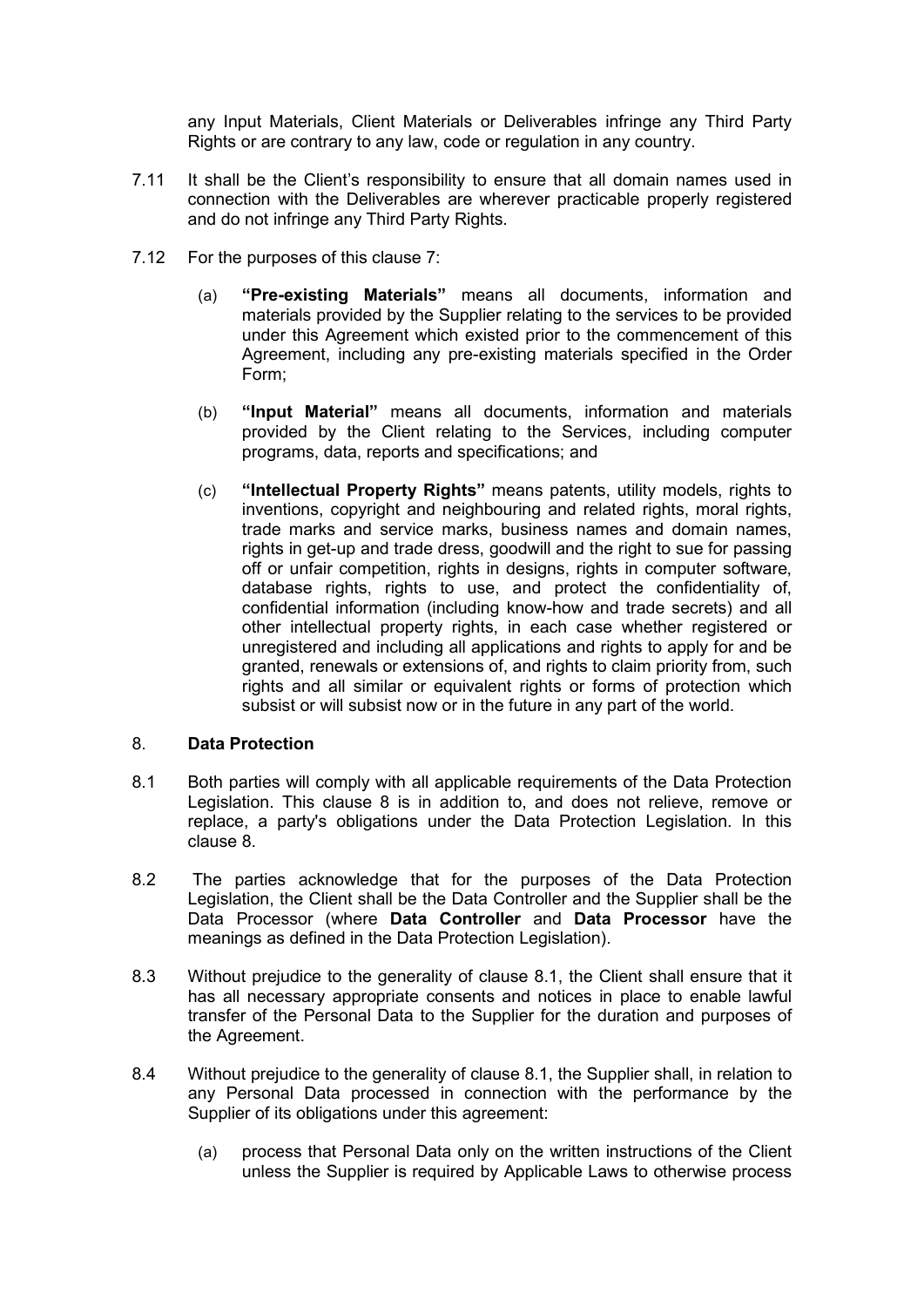that Personal Data. Where the Supplier is relying on laws of a member of the European Union or European Union law as the basis for processing Personal Data, the Supplier shall promptly notify the Client of this before performing the processing required by the Applicable Laws unless those Applicable Laws prohibit the Supplier from so notifying the Client;

- (b) ensure that it has in place appropriate technical and organisational measures, reviewed and approved by the Client, to protect against unauthorised or unlawful processing of Personal Data and against accidental loss or destruction of, or damage to, Personal Data, appropriate to the harm that might result from the unauthorised or unlawful processing or accidental loss, destruction or damage and the nature of the data to be protected, having regard to the state of technological development and the cost of implementing any measures;
- (c) ensure that all personnel who have access to and/or process Personal Data are obliged to keep the Personal Data confidential; and
- (d) not transfer any Personal Data outside of the European Economic Area unless the prior written consent of the Client has been obtained and the following conditions are fulfilled:
	- (i) the Client or the Supplier has provided appropriate safeguards in relation to the transfer;
	- (ii) the data subject has enforceable rights and effective legal remedies;
	- (iii) the Supplier complies with its obligations under the Data Protection Legislation by providing an adequate level of protection to any Personal Data that is transferred; and
	- (iv) the Supplier complies with reasonable instructions notified to it in advance by the Client with respect to the processing of the Personal Data;
- (e) assist the Client, at the Client's cost, in responding to any request from a Data Subject and in ensuring compliance with its obligations under the Data Protection Legislation with respect to security, breach notifications, impact assessments and consultations with supervisory authorities or regulators;
- (f) notify the Client within 24 hours of becoming aware of a Personal Data breach;
- (g) at the written direction of the Client, delete or return Personal Data and copies thereof to the Client on termination of the agreement unless required by Applicable Law to store the Personal Data; and
- (h) maintain complete and accurate records and information to demonstrate its compliance with this clause 8.
- 8.5 Not Applicable and Supplier approach a third-party processor of the Supplier approach of the Supplier approach of the Supplier approach of the Supplier approach of the Supplier approach of the Supplier approach of the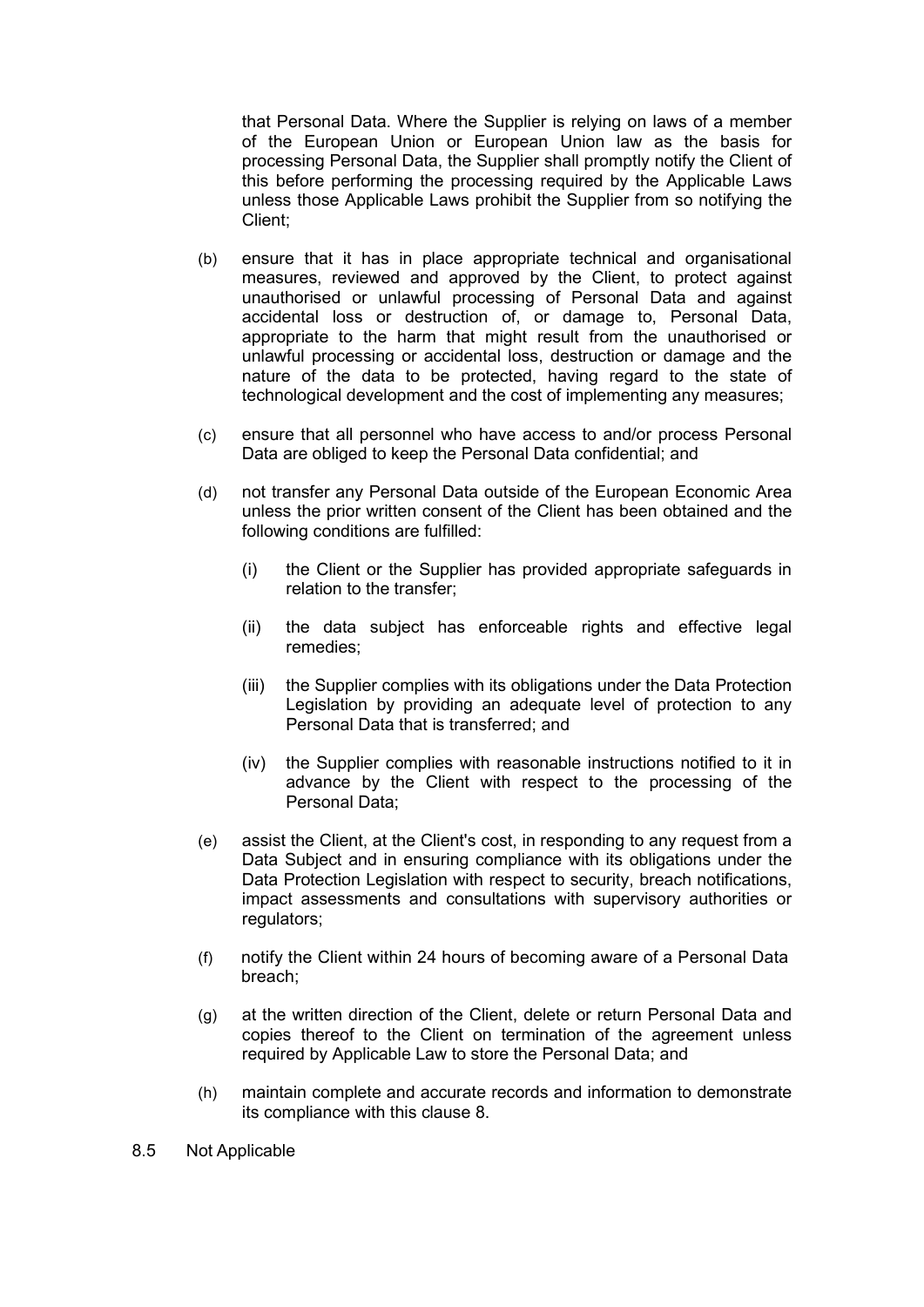- 8.6 For the purposes of this clause 8:
	- (a) "Applicable Laws" means (for so long as and to the extent that they apply to the Provider) the law of the European Union, the law of any member state of the European Union and/or Domestic UK Law;
	- (b) "Data Protection Legislation" means any data protection legislation from time to time in force in the UK including the Data Protection Act 2018 or any successor legislation;
	- (c) "Data Subject" has the meaning set out in s.3 (5) Data Protection Act 2018;
	- (d) "Personal Data" has the meaning set out in s.3 (2) Data Protection Act 2018 but only in respect of personal data, or any part of such personal data, in relation to which the Client is the Data Controller and in relation to which the Supplier is providing services under this Agreement; and
	- (e) "Processing" has the meaning set out in s.3(4) Data Protection Act 2018 and cognate terms shall be construed accordingly.

## 9. Charges and payment

- 9.1 In consideration of the provision of the Deliverables and services under this Agreement by the Supplier, the Client shall pay the price to be paid set out in the Order Form, and all other fees and charges set out in this Agreement (the "Price") in accordance with this clause 9.
- 9.2 The Client shall pay each invoice submitted to it by the Supplier, in full and in cleared pounds sterling funds, within 30 days of receipt or such other period as may be specified by the Supplier, in either case to the bank account nominated in writing by the Supplier.
- 9.3 Without prejudice to any other right or remedy that it may have, if the Client fails to pay the Supplier on the due date:
	- (a) the Client shall pay interest on the overdue amount at the rate of 8% per annum above the base rate of the Bank of England from time to time. Such interest shall accrue on a daily basis from the due date until actual payment of the overdue amount, whether before or after judgment. The Client shall pay the interest together with the overdue amount; and
	- (b) the Supplier may suspend all Services until payment has been made in full.
- 9.4 The Client shall also pay all and any VAT payable in respect of the Deliverables and the services to be provided under this Agreement, which the Supplier shall add to its invoices at the appropriate rate.
- 9.5 All sums payable to the Supplier under this Agreement shall become due immediately on its termination, despite any other provision. This clause 9.5 is without prejudice to any right to claim for interest under the law, or any such right under this Agreement.
- 9.6 All amounts due under this Agreement shall be paid in full without any set-off, counterclaim, deduction or withholding (other than any deduction or withholding of tax as required by law).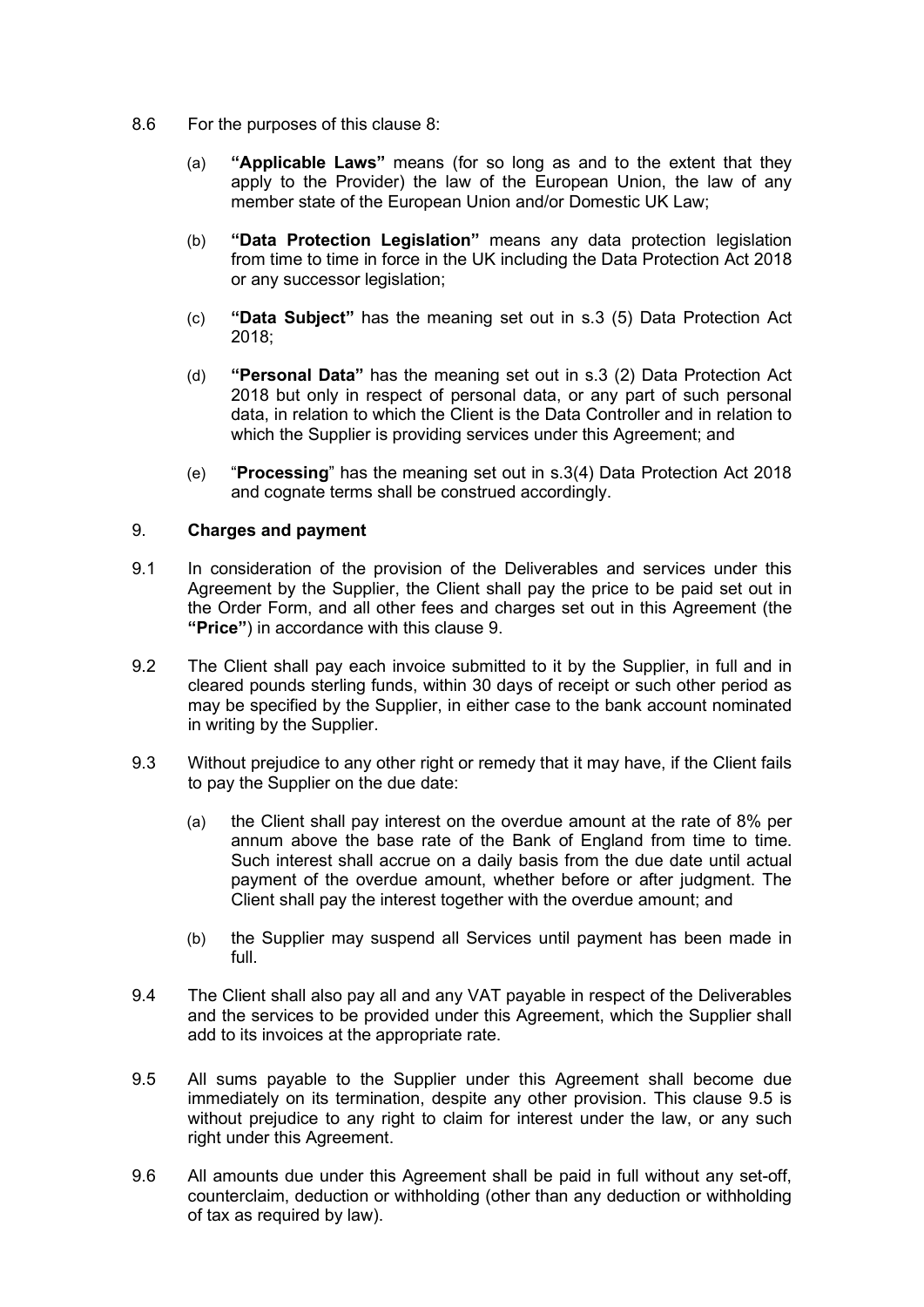- 9.7 Where accounts are settled in currencies other than pounds sterling, the where accounts are settled in currencies other than pounds sterling, the Supplier reserve the right to recover currency conversions and bank charges. oupplier reserve the right t
- 9.8 The Supplier reserves the right not to post material under the contract until the 9.6 The Supplier reserves the right not to post material under the contract until the postage invoice has been paid by the Client. Unless otherwise agreed, postage invoice has been paid by the Chent. Onless otherwise agreed,<br>prepayment is required for all postage costs. Where a 7 day credit period is given, the Client is eligible to receive postage discounts if payment for the ground intervals of the contract unit amount invoiced for postage is made within the period of invoice. Where  $\frac{1}{2}$ postage payment is not received within the credit period an invoice will be raised for the full postage price, without discount. The Supplier reserves the right to charge the full postage costs (at franked rates) on late payment outside right to charge the full postage costs (at franked rates) on late payment outside of the payment terms stipulated by the Supplier. There is a minimum £250.00 administration fee for postage payments up to 7 days late and the full franked rate may be levied without further notice to the Client. postage payment is not received within the credit period an invoice will be  $\mu$  and  $\mu$  is the Client in the Client is eligible to receive position  $\mu$  and  $\mu$  and  $\mu$  are controlled to the component of the component of the component of the component of the component of the component of the of the payment terms supulated by the supplier. There is a minimum  $zzov.v$ aurilised for the full postage payments up to r uays face and the full flamed.<br>with more be leaded without furthermostics to the Olient.
- 9.9 Where postage collections have been booked on behalf of the Client and the of the payment terms stipulated by the Supplier. There is a minimum £250.00 where postage collections have been booked on behan or the client and the Client cancels or postpones the collection prior to 2.00 pm the day before the Cherit cancels of posipones the collection phor to 2.00 pm the day before the date of collection, a charge of £250 will be made for re-booking the collection. The Client will be required to pay destruction fees for mail that is cancelled if its manufactured on behalf of the Client and the Client and the Client and the Client and the Client and the Client and the Client and the C disposal is required. The collection prior to 2.000 pm the collection prior to 2.000 pm the day before the day

#### 10. Production and Printing Credits and the collection of  $250$ The Client will be required to pay desired that its cancelled in the mail that is cancelled if its cancelled i

The Client agrees to allow the Supplier to place a small credit on printed material, exhibition displays, advertisements and/or a link to the Supplier a material, exhibition displays, advertisements and/or a link to the Supplier a<br>division of Mail and Print own website on the Client's website. This will usually be in the form of a small logo or line of text placed towards the bottom of the<br>" page.  $p$ ays, advertisements and or a link to the Supplier and/or a link to the Supplier and/or a link to the Supplier and  $p$ 

#### 11. Limitation of Liability and Print own website on the Client's website on the Client's website. This will usually be in the form of a small logo or line of the both or line of the bottom of the bottom of the bottom of the bottom of the bottom of the bottom of the bottom of the bottom of the bottom of the bottom of the bottom of the bo

- 11.1 Nothing in this Agreement shall limit or exclude either party's liability for:
- (a) death or personal injury caused by its negligence, or the negligence of its employees, agents or subcontractors;
	- (b) fraud or fraudulent misrepresentation;
	- (c) breach of the terms implied by section 2 of the Supply of Goods and Services Act 1982 (title and quiet possession); or
	- (d) breach of the terms implied by section 12 of the Sale of Goods Act 1979  $\mu$ (title and quiet possession).
- (e) breach of the Data Protection Legislation.
- 11.2 Subject to clause 11.1:
	- (a) the Supplier shall under no circumstances whatever be liable to the Client, whether in contract, tort (including negligence), breach of statutory duty, or otherwise, for any loss of profit, or any indirect or consequential loss arising under or in connection with the Agreement;
	- (b) the Supplier may, in its sole discretion, make good any liability under the Agreement by replacing or repairing the Deliverables or repeating the services to which this Agreement relates; and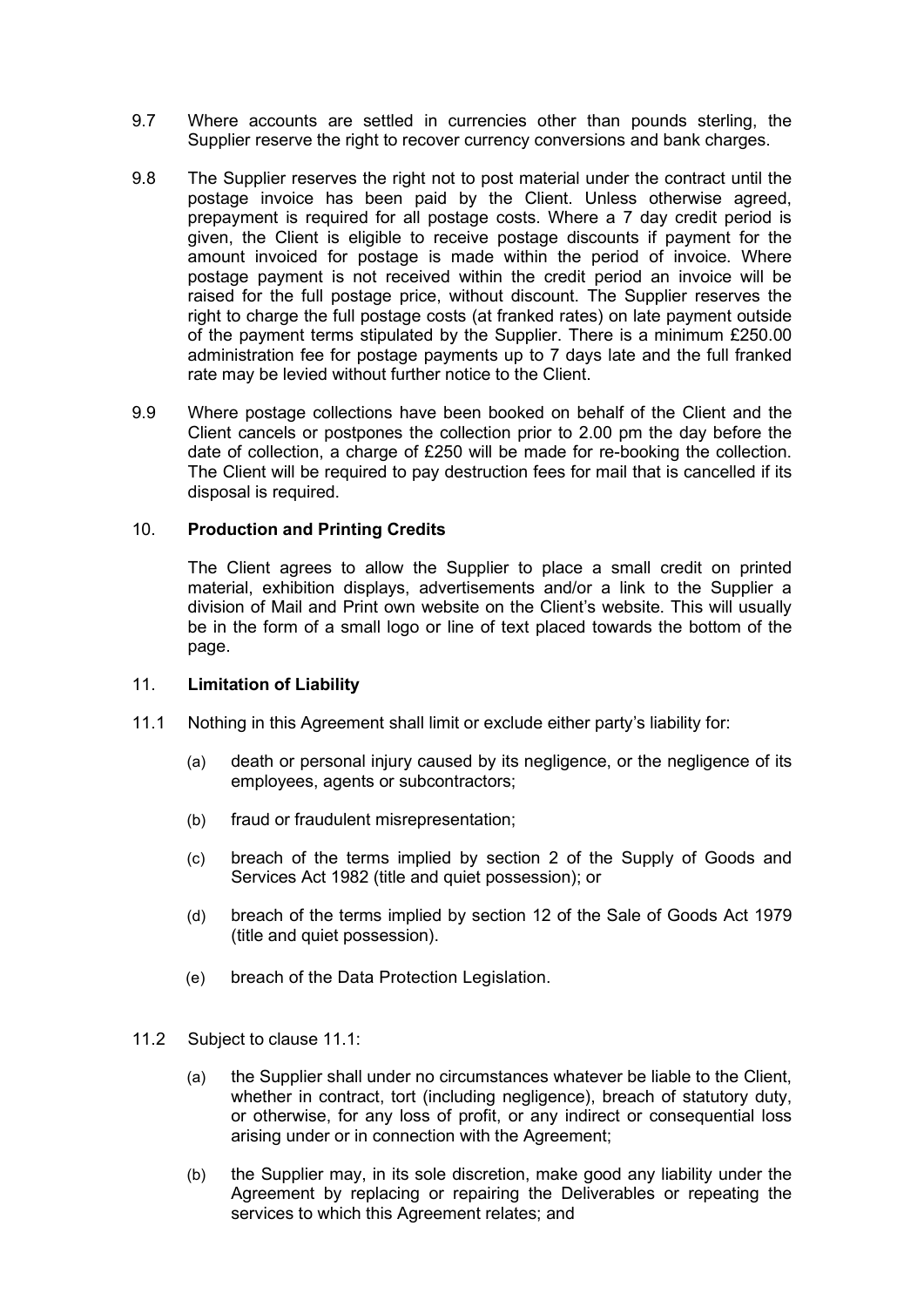- (c) the Supplier's total liability to the Client in respect of all other losses arising under or in connection with the Agreement, whether in contract, tort (including negligence), breach of statutory duty, or otherwise, shall in no circumstances exceed the Price. The Price shall exclude any third party costs, including but not limited to postage and Value Added Tax.
- 11.3 The Client must notify the Supplier of any loss or damage suffered to the goods, or any shortfall thereof, as soon as reasonably practicable and must confirm this in writing in any event no later than 7 days after delivery or collection of the Deliverables. The Supplier reserves the right to require evidence (including photographic evidence) of any alleged loss or damage to the Deliverables before taking any further action. Where the Supplier agrees there has been loss or damage to the goods, for which the Supplier is at fault, the Supplier will refund the cost of the goods. The Client must return any damaged goods to the Supplier at the Clients cost. The Supplier will process a refund within 7 days of receipt of the damaged goods.
- 11.4 The terms implied by sections 13 to 15 of the Sale of Goods Act 1979 and the terms implied by sections 3 to 5 of the Supply of Goods and Services Act 1982 are, to the fullest extent permitted by law, excluded from the Agreement.
- 11.5 This clause shall survive termination of the Agreement.

# 12. Termination and Cancellation

- 12.1 If the Client becomes subject to any of the events listed in clause 12.2, the Supplier may terminate the Agreement with immediate effect by giving written notice to the Client.
- 12.2 For the purposes of clause 12.1, the relevant events are:
	- (a) the Client suspends, or threatens to suspend, payment of his debts, or admits inability to pay its debts, or (being a company or limited liability partnership) is deemed unable to pay its debts within the meaning of section 123 of the Insolvency Act 1986, or (being an individual) is deemed either unable to pay his debts or as having no reasonable prospect of so doing, in either case, within the meaning of section 268 of the Insolvency Act 1986, or (being a partnership) has any partner to whom any of the foregoing apply;
	- (b) the Client commits any breach of clause 3 which is material and not capable of remedy, or which is capable of remedy but which is not remedied within 14 days of notice from the Supplier to do so;
	- (c) the Client's financial position deteriorates to such an extent that in the Supplier's opinion the Client's capability to adequately fulfil its obligations under the Agreement has been placed in jeopardy; and
	- (d) (being an individual) the Client dies or, by reason of illness or incapacity (whether mental or physical), is incapable of managing his or her own affairs or becomes a patient under any mental health legislation.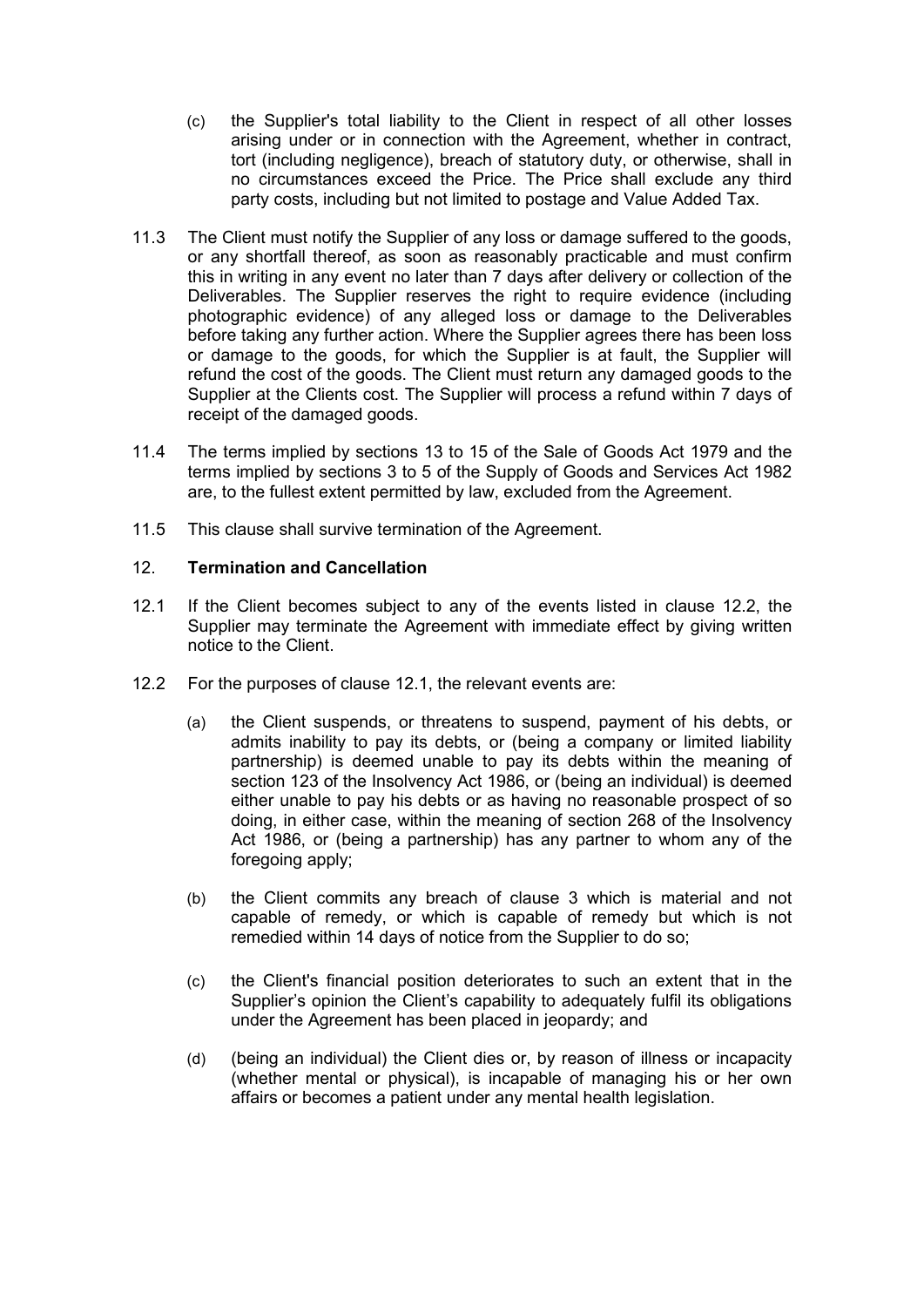- 12.3 If the Client fails to comply with its obligations under clauses 3, 7 or 9, becomes subject to any of the events listed in clause 12.2(a) to clause 12.2(d), or the Supplier reasonably believes that the Client is about to become subject to any of them, or if the Client fails to pay any amount due under this Agreement on the due date for payment, then the Supplier may, without limiting its other rights or remedies terminate the Agreement or any other contract between the Client and the Supplier.
- 12.4 The Client indemnifies the Supplier in respect of all losses, costs and expenses (including, but not limited to, any legal costs or disbursements) incurred for or on behalf of the Supplier in enforcing its rights under clause 3, clause 7 and this clause.
- 12.5 On termination of the Agreement for any reason:
	- (a) the Client shall immediately pay to the Supplier all of the Supplier's outstanding unpaid invoices and interest;
	- (b) the accrued rights and remedies of the parties as at termination shall not be affected, including the right to claim damages in respect of any breach of the Agreement which existed at or before the date of termination or expiry; and
	- (c) clauses which expressly or by implication have effect after termination shall continue in full force and effect.

## 13. Sub-Contractors and Assignment

- 13.1 This Agreement is personal to the Client and the Client shall not assign, transfer, mortgage, charge, subcontract, declare a trust over or deal in any other manner with any of its rights and obligations under this Agreement.
- 13.2 The Supplier may at any time subcontract, assign, mortgage, charge, declare a trust over or deal in any other manner with any or all of its rights under this Agreement.

#### 14. Variation

No variation to this contract shall be valid or effective unless made in writing and signed by both Client and the Supplier's Managing Director.

#### 15. Governing law

This Agreement and any dispute or claim arising out of or in connection with it or its subject matter or formation (including non-contractual disputes or claims) shall be governed by and construed in accordance with the law of England and **Wales** 

#### 16. Jurisdiction

Each party irrevocably agrees that the courts of England and Wales shall have exclusive jurisdiction to settle any dispute or claim arising out of or in connection with this Agreement or its subject matter or formation (including noncontractual disputes or claims).